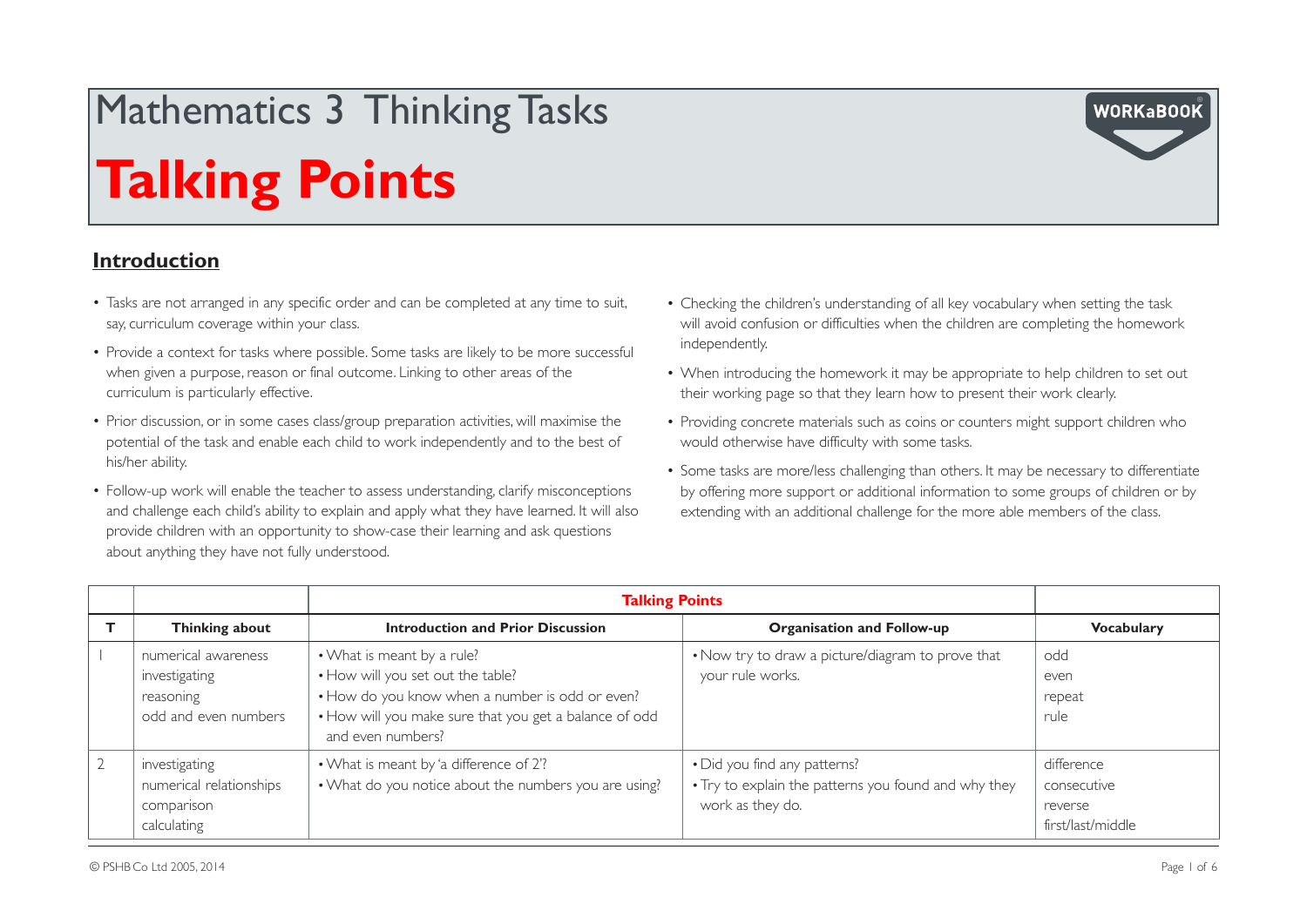

|    |                                                    | <b>Talking Points</b>                                                                                                                                                                                                                                                                                                                                          |                                                                                                                                                            |                                                                  |
|----|----------------------------------------------------|----------------------------------------------------------------------------------------------------------------------------------------------------------------------------------------------------------------------------------------------------------------------------------------------------------------------------------------------------------------|------------------------------------------------------------------------------------------------------------------------------------------------------------|------------------------------------------------------------------|
| T. | Thinking about                                     | <b>Introduction and Prior Discussion</b>                                                                                                                                                                                                                                                                                                                       | <b>Organisation and Follow-up</b>                                                                                                                          | <b>Vocabulary</b>                                                |
| 3  | investigating<br>reasoning<br>comparing            | • What do we mean by 'taking up space'?<br>. Do you think that heavy things will take up more space<br>in the cupboard?<br>• Why is it important that the packages are unopened?<br>• Why would it make a difference if they had been<br>opened?<br>• How will you find out how much each item weighs?<br>• How will you find out how much space they take up? | . Was your prediction right?<br>. What reasons can you give for why you reached<br>your conclusions?<br>• What evidence do you have to support your ideas? | light<br>heavy<br>space<br>weight<br>order<br>compare            |
| 4  | investigating<br>estimating<br>calculating         | • What is the difference between a guess and an estimate?<br>• What is the most accurate way of answering the<br>question?<br>• What is the most practical way of answering the<br>question?                                                                                                                                                                   | • How close were your guess and your estimate?<br>. Is there any other way that you could estimate the<br>number of noses on the page?                     | guess<br>estimate<br>count<br>difference<br>accurate             |
| 5  | investigating<br>reasoning<br>money<br>calculating | . Which coins are you allowed to use?<br>• What do you notice about all the coins being used?<br>• What does this tell us about all the amounts that can be<br>made?                                                                                                                                                                                           | . Which amounts could you not make?<br>• Could you make them if you took two coins away<br>instead of one?                                                 | investigate<br>total<br>subtracting                              |
| 6  | investigating<br>reasoning<br>calculating          | . What could you use to help you with this task?<br>. How can you make sure that you have found all the<br>possible combinations?                                                                                                                                                                                                                              | . What patterns did you notice?<br>. What methods did you use to help you with this<br>task?                                                               | total<br>odd number<br>different<br>calculation                  |
| 7  | design<br>creativity<br>number vocabulary          | . What is meant by a wordsearch?<br>. Where might you find words you can use?<br>• Can you use the definition of the words as clues?                                                                                                                                                                                                                           | . What did you find difficult?<br>• How did you overcome your problems?                                                                                    | wordsearch<br>mathematical<br>vertical<br>horizontal<br>diagonal |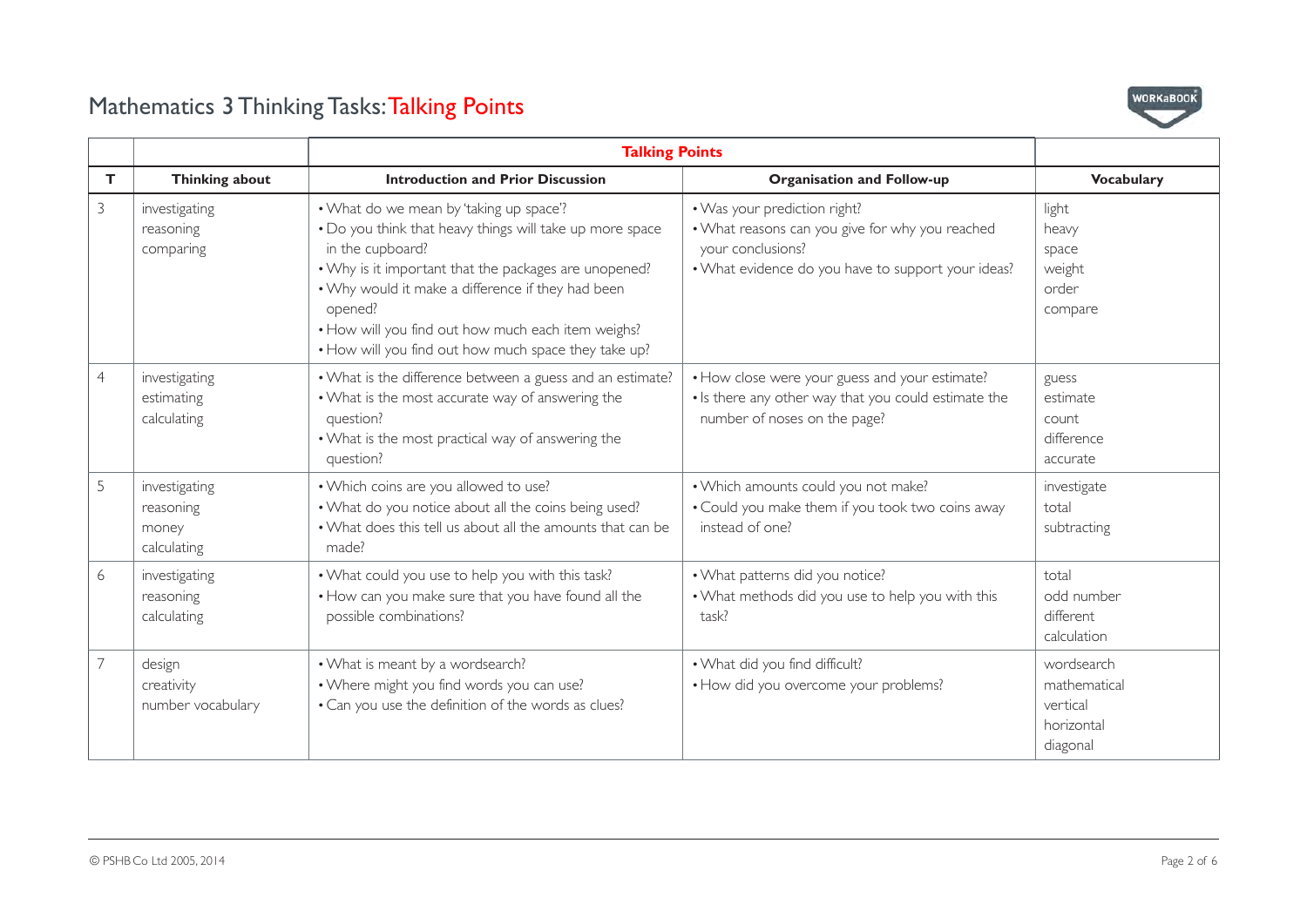

|                 |                                                                          | <b>Talking Points</b>                                                                                                                                                                                                                                          |                                                                                                                                                                                                                                              |                                                             |
|-----------------|--------------------------------------------------------------------------|----------------------------------------------------------------------------------------------------------------------------------------------------------------------------------------------------------------------------------------------------------------|----------------------------------------------------------------------------------------------------------------------------------------------------------------------------------------------------------------------------------------------|-------------------------------------------------------------|
| $\mathbf T$     | <b>Thinking about</b>                                                    | <b>Introduction and Prior Discussion</b>                                                                                                                                                                                                                       | <b>Organisation and Follow-up</b>                                                                                                                                                                                                            | <b>Vocabulary</b>                                           |
| 8               | numerical awareness<br>counting<br>fractions                             | . What sort of objects might you use?<br>. Which small items could you use?<br>• Why is it important to have different amounts of each<br>item?                                                                                                                |                                                                                                                                                                                                                                              | fraction                                                    |
| 9               | numerical awareness<br>calculating<br>reading code<br>solving            | . Which letters would you include if you wanted a word<br>with the highest value?<br>. Which letters would you include if you wanted a word<br>with the lowest value?                                                                                          |                                                                                                                                                                                                                                              | code<br>total<br>calculate                                  |
| $\overline{10}$ | fraction                                                                 | . What could you do to help you to think about the<br>fractions before you colour the beads in?                                                                                                                                                                | . What do you notice about the first bead string?<br>. What does the second bead string tell you about the<br>fractions used?<br>. What have you learned from your own bead strings?                                                         | fraction<br>string                                          |
| $\mathbf{L}$    | numerical relationships<br>calculating                                   | . What do you know about 24?<br>. What do you know about multiplication and division?<br>• How can you use this information to help you?                                                                                                                       | • What have you learned about the relationship<br>between multiplication and division?                                                                                                                                                       | multiplying<br>dividing<br>answer<br>target                 |
| 12              | spatial awareness<br>reasoning<br>accurate drawing<br>geometry<br>design | . What must you remember when using a ruler?<br>. What could you do to help you to draw square 1?<br>• What do you know about the sides of a square?                                                                                                           | • Possible links to art and design.<br>. What patterns did you notice?<br>. If you were to measure the sides of square 2 and<br>square 3 would they be the same length?<br>• What might happen if you carried on drawing smaller<br>squares? | square<br>middle point<br>measure<br>approximate<br>pattern |
| 3               | investigating<br>fair testing rules<br>reasoning<br>measuring<br>timing  | . Why do you need an adult to help with this task?<br>• How could you time things if you do not have a stop<br>watch? What have you got that you could use?<br>. What is the difference between an estimate and a guess?<br>• How might you set out your work? | • Possible links to writing instructions in English or to<br>practical science investigations of changing states of<br>matter<br>. Why do you think the task is called 'Time flies'?                                                         | estimate<br>accurate<br>result<br>record<br>results         |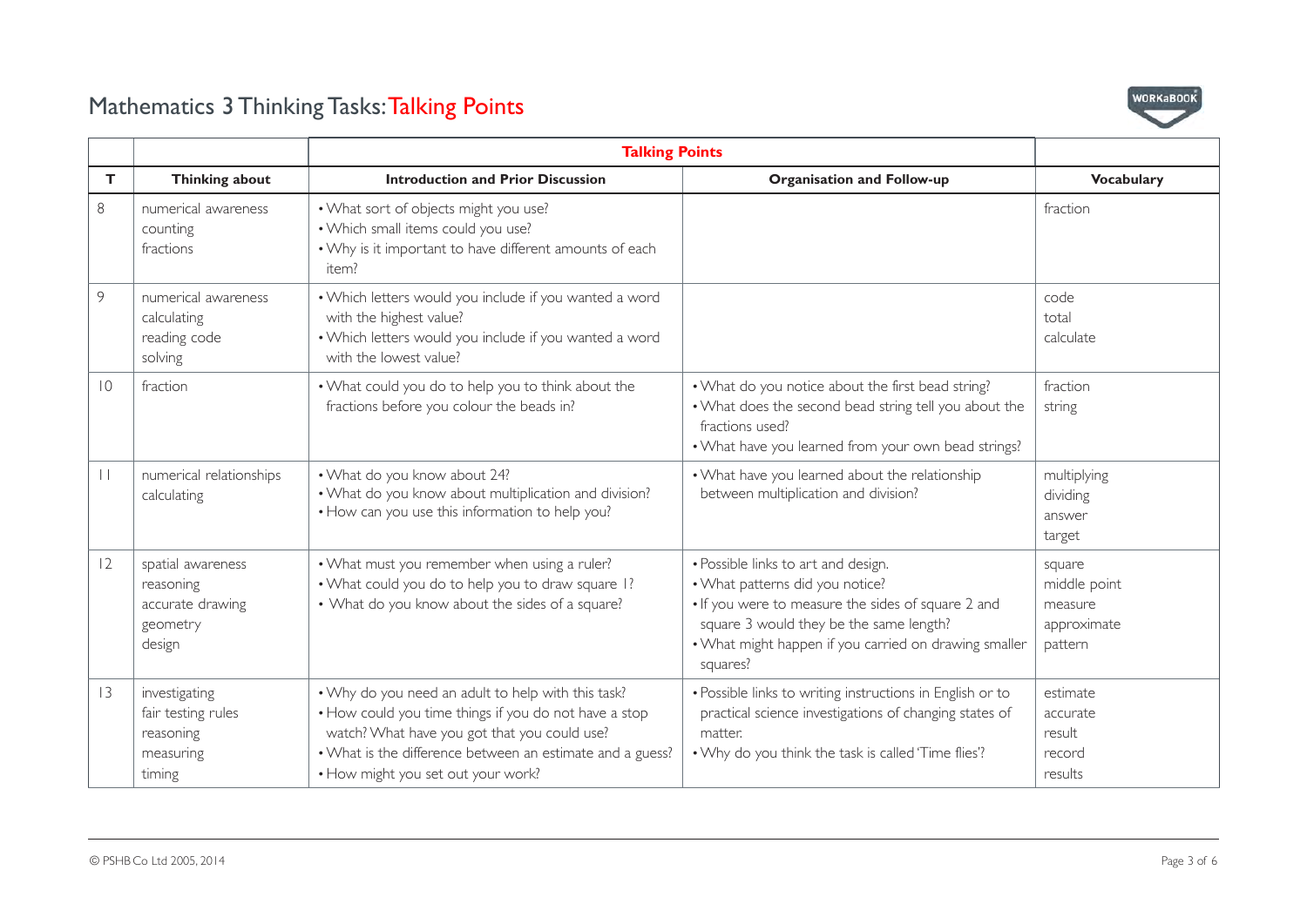

|    |                                                                                   | <b>Talking Points</b>                                                                                                                                                                                                          |                                                                                                                                                              |                                                        |
|----|-----------------------------------------------------------------------------------|--------------------------------------------------------------------------------------------------------------------------------------------------------------------------------------------------------------------------------|--------------------------------------------------------------------------------------------------------------------------------------------------------------|--------------------------------------------------------|
| Т  | Thinking about                                                                    | <b>Introduction and Prior Discussion</b>                                                                                                                                                                                       | Organisation and Follow-up                                                                                                                                   | <b>Vocabulary</b>                                      |
| 4  | investigating design<br>spatial awareness<br>measurement<br>capacity<br>comparing | • Why are containers made in different shapes, sizes and<br>materials?<br>• How might the shape of liquid containers differ?                                                                                                   | • Possible link to DT.<br>. What key points do you need to think about when<br>designing a container for liquid?                                             | container liquid<br>size<br>order capacity<br>similar  |
| 15 | investigation<br>problem solving<br>calculation<br>coins                          | . How will you set out your work?<br>• How will you make sure that you find all the possibilities?<br>. Will you start by making the largest total or smallest<br>total?                                                       | • Some children will find it helpful to have the actual<br>coins in front of them.<br>• Reminder that bullet 3 asks for the totals that they<br>cannot make. | add<br>investigate<br>totals<br>$\langle$ >            |
| 16 | exploring<br>calculating<br>drawing                                               | • What must you remember in setting out your page?<br>. How will you make sure that you do not miss out<br>dominoes?                                                                                                           | . If you were using a nine spot set of dominoes then<br>how many dominoes would there be and what<br>would be the highest/lowest scoring domino?             | domino<br>total<br>totalling                           |
| 17 | exploring<br>measuring<br>comparing<br>collecting data                            | • How would you measure your own hand span leaving<br>the ruler on the table?<br>• How would you measure the length of your foot?<br>. How will you set out your results?                                                      | . What does the data you have collected tell you?                                                                                                            | measure<br>record<br>hand span compare<br>predict      |
| 8  | exploring<br>research<br>estimating<br>calculating<br>budgeting                   | • How much do you think your family has to budget for<br>packet lunches each week?<br>. What would you include in your packed lunch?<br>. What would you need to know so that you could find<br>out how much a sandwich costs? | . What would be the total cost of your packed lunch<br>for a whole week?<br>• How much does your family has to budget for packet<br>lunches each week?       | estimate<br>cost<br>till receipt<br>total<br>more/less |
| 9  | investigating<br>problem solving<br>reasoning<br>calculating                      | . Which balloons could Alayna have to celebrate her IIth,<br>I2th, I3th or I5th birthdays?<br>. Why couldn't she use these balloons for her 14th<br>birthday?                                                                  | . Which strategies did you use to work this out?<br>. Which tables were useful and why?                                                                      | altogether<br>record                                   |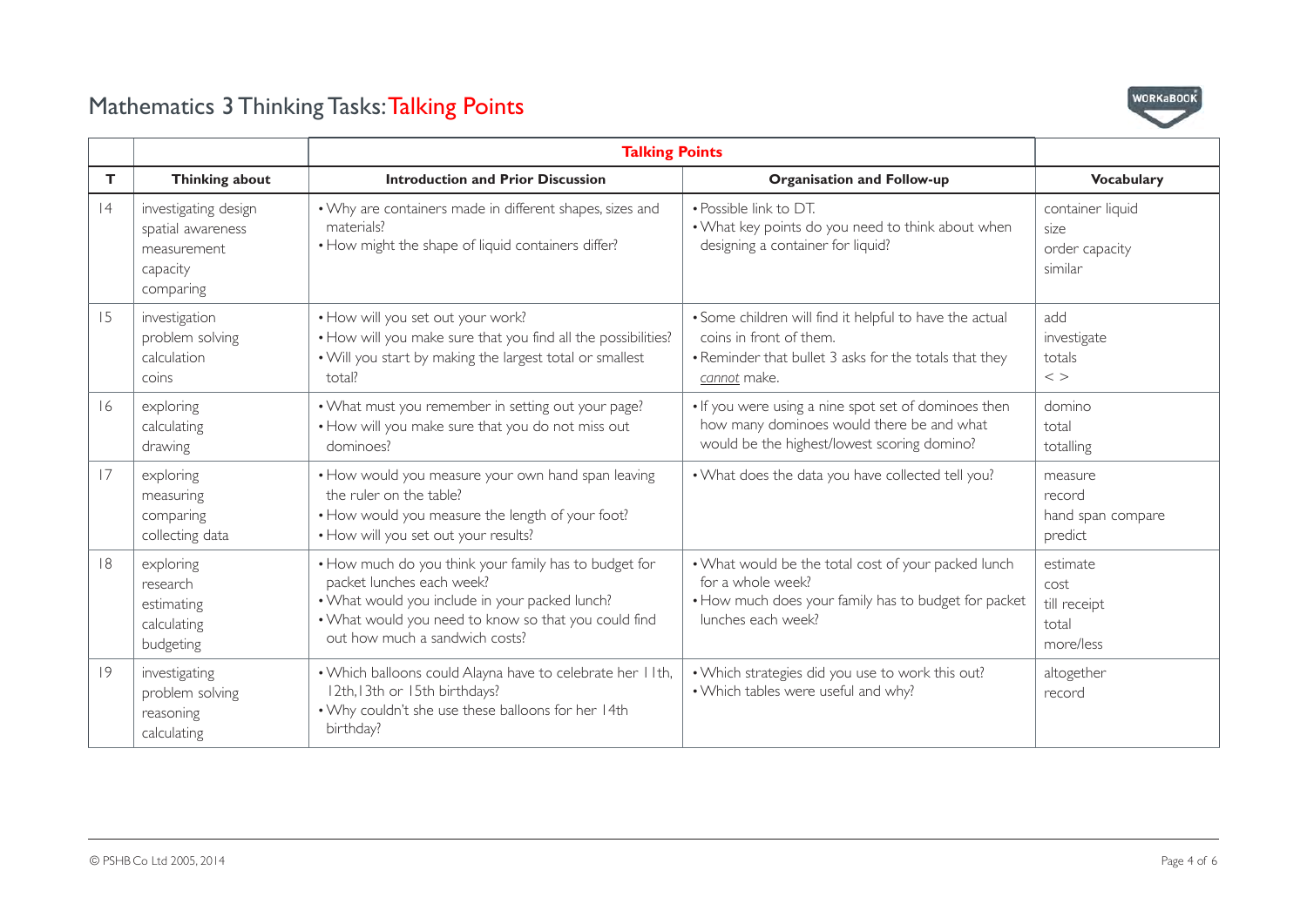

|    |                                                                                     | <b>Talking Points</b>                                                                                                                                                                                                                                    |                                                                                                                                                                                                                                                                        |                                                                                                   |
|----|-------------------------------------------------------------------------------------|----------------------------------------------------------------------------------------------------------------------------------------------------------------------------------------------------------------------------------------------------------|------------------------------------------------------------------------------------------------------------------------------------------------------------------------------------------------------------------------------------------------------------------------|---------------------------------------------------------------------------------------------------|
| T. | <b>Thinking about</b>                                                               | <b>Introduction and Prior Discussion</b>                                                                                                                                                                                                                 | <b>Organisation and Follow-up</b>                                                                                                                                                                                                                                      | <b>Vocabulary</b>                                                                                 |
| 20 | investigating<br>reasoning<br>spatial awareness<br>creativity and design<br>drawing | . How will you set out your work? Which might be the<br>best way to orientate your page?<br>. If you are using the same colours, in what ways will the<br>designs be different?                                                                          | • Possible links to art or DT.<br>• Children should plan their designs first and then<br>decide which page orientation best suits their work.<br>The grey pages might prove useful for this.<br>• What difficulties did you have?                                      | strip<br>design pattern symmetrical<br>different                                                  |
| 21 | investigating<br>decision making<br>reasoning<br>calculation<br>money               | . What do you know about numbers that might help you?<br>. What do you notice about the prices of the sweets?<br>• How will you set out your answers?                                                                                                    |                                                                                                                                                                                                                                                                        | spend<br>choice                                                                                   |
| 22 | investigating<br>reasoning<br>spatial awareness<br>creativity and design<br>drawing | . What is meant by the term grid?<br>• In what ways might the patterns be different?                                                                                                                                                                     | • As the children are required to draw large squares<br>which contain smaller squares the term grid is used<br>here to avoid repetition and confusion with the word<br>square.                                                                                         | symmetrical<br>grid<br>horizontal<br>vertical reflect<br>different                                |
| 23 | problem solving<br>reasoning<br>numerical awareness                                 | . How will you keep track of the clues and record the<br>numbers that are excluded?<br>. When making up your own clues how will you make<br>sure that you do not give the game away too soon?                                                            |                                                                                                                                                                                                                                                                        | digital<br>digit<br>odd even<br>sum<br>multiple<br>$\langle$ $>$                                  |
| 24 | investigating<br>reasoning<br>spatial awareness<br>creativity and design<br>drawing | • What is a hieroglyph?<br>. Where would you expect to find the mirror line and<br>what is its purpose?<br>. What happens to a shape when it is reflected?<br>NB: at least one length of each heiroglyph is 7 mm, the<br>same as the squares on the page | • Possible link to history or art.<br>• Children should plan their designs first and then<br>decide which page orientation best suits their work.<br>The grey pages might prove useful for this.<br>. What did you need to think about when drawing the<br>reflection? | hieroglyph<br>repetition<br>symmetry<br>mirror line<br>repeating pattern<br>reflect<br>left/right |